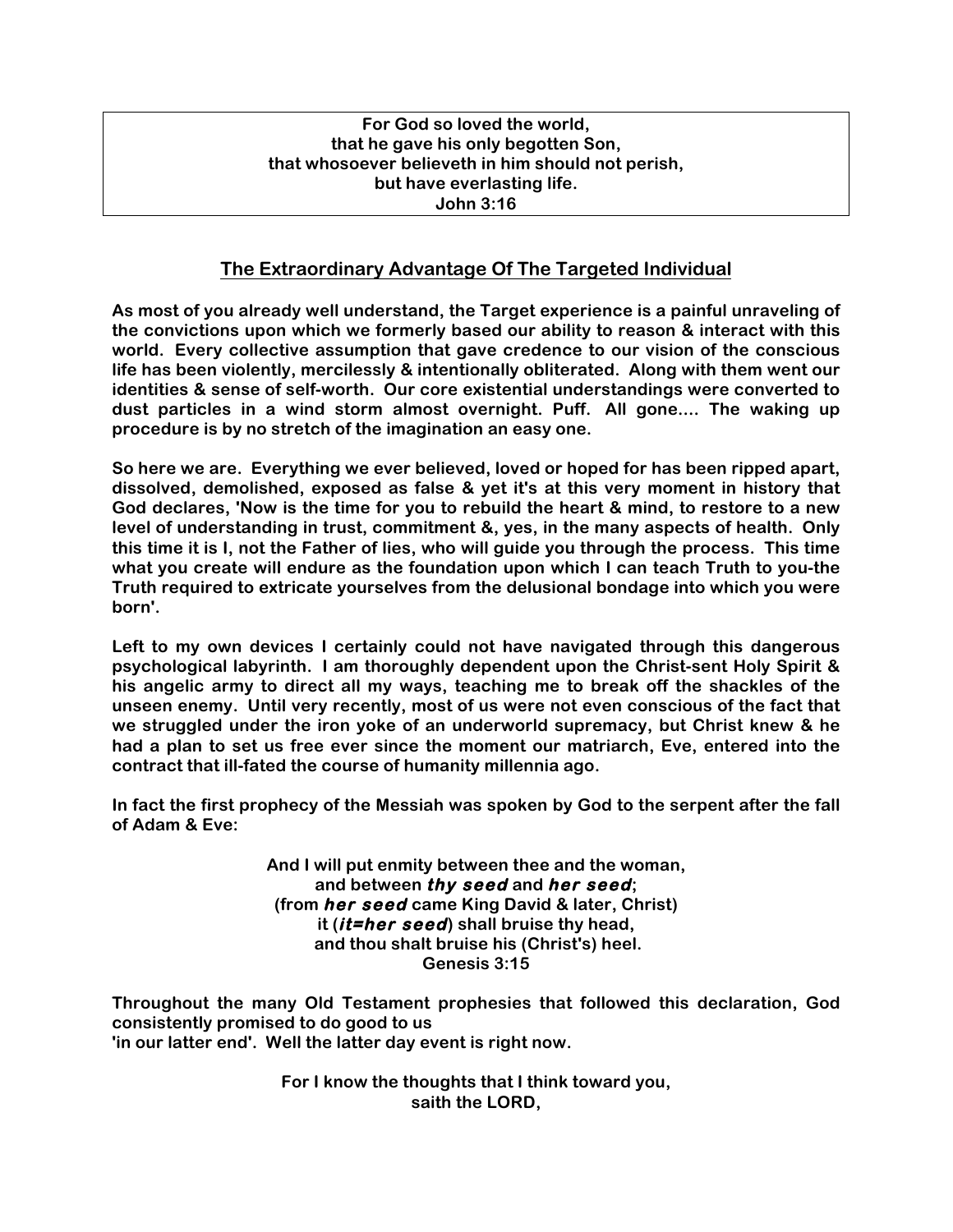### **thoughts of peace, and not of evil, to give you an expected end. Jeremiah 29:11**

**The latter day period is the brief moment in time foretold in every book of the bible in which God has promised to break the adversary's tentacles off the willing few so that he can re-establish them in a healthier environment.**

**We all understand that Christ was of the seed of David, fierce & mighty warrior. We understand that when he came to earth as the Messiah he had to wage an even more demanding war than those fought on visible battle fields, a war fought with humanly unattainable self-discipline, humility & altruistic sacrifice.**

**Unfortunately, few people realize the fact that his sacrifice extended far beyond the walk down the Via de La Rosa & the crucifixion. These were the events that changed the hearts & minds of humanity like no other. However, they were mere initiation into an even greater battle.**

**After Christ's death there was a subsequent descent into hell. You must realize that Christ didn't just sleep for three days! In fact, what was counted as a mere 3 days for humanity could well have been many years given the bizarre relationship of space-time & locality. Have you actually ever considered what Christ had to endure during this nightmarish descent?**

> **8 Wherefore he saith, When he ascended up on high, he led captivity captive, and gave gifts unto men. 9 (Now that he ascended, what is it but that he also descended first into the lower parts of the earth? 10 He that descended is the same also that ascended up far above all heavens, that he might fill all things.) Ephesians 4:8-10**

**And just why did he have to go through this descent into pure misery? because this was the only way he could learn (get) the keys (instructions) for surviving & escaping hell & death & to ultimately pass them along to humanity.**

> **I am he that liveth, and was dead; and, behold, I am alive for evermore, Amen; and have the keys of hell and of death. Revelation 1:18**

**A descent into hell always involves some type of psychological torment-a place of victimization & self-pity. On the cross it was obvious that Christ was willing to bear any amount of physical pain in order to complete the promised mission of love & loyalty. However, the mission didn't end there. Up to the piercings in his hands & feet Christ was absolutely convinced that the love of the living God for him was as unrelenting as**